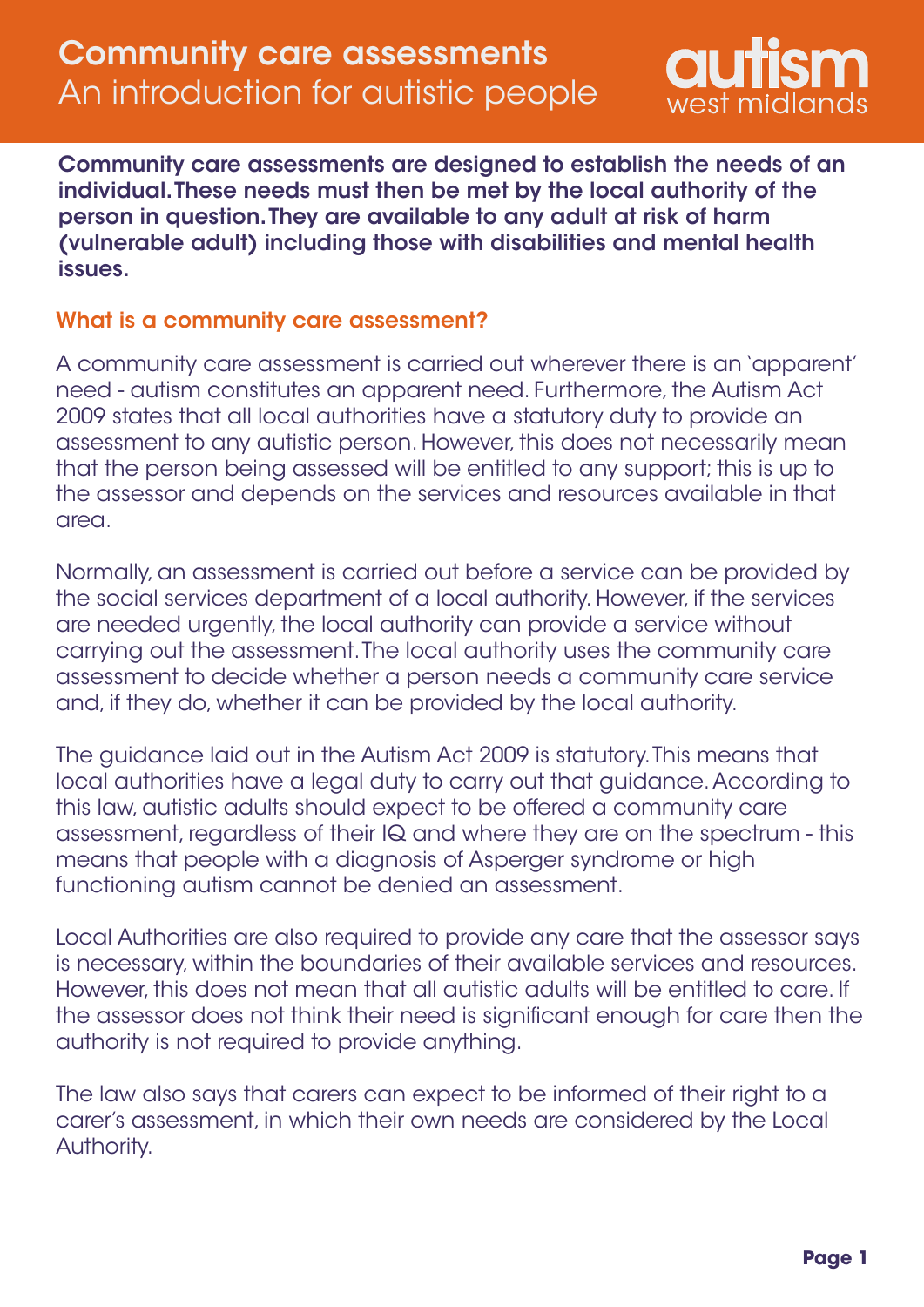

# How do they work?

An assessment is usually carried out by a social worker from the local authority. The assessment should consider the following needs:

- Personal/social care •
- **Health** •
- Accommodation •
- Finance •
- Education/employment/leisure •
- Transport/access •

The assessor should try to understand the person's likes and dislikes as well as any particular difficulties and interests. For example, the assessor should take note if the person being assessed struggles with a lot of noise. In this case they should not be sent to a day centre near a main road.

The autistic person can bring an advocate if they feel they may struggle to discuss their likes and dislikes or to express themselves fully.

The government document "Prioritising need in the context of Putting People First: A whole system approach to eligibility for social care" sets out four bands of need: low, moderate, substantial and critical. Local authorities may be constrained by their budgets as to the level of support they can provide. It is possible that a local authority will only provide support to those people who fall within the substantial and critical bands. Social services departments will usually refer to this as a person 'meeting the eligibility criteria'. If the person's needs do not meet the eligibility criteria set by the local authority, they will not receive community care services. However, this decision can be challenged through the complaints procedure.

# What happens next?

Once a local authority has established that there is a need to provide a community care service and the service user meets eligibility criteria, they have a duty to provide that service. The local authority should not refuse to provide the service on the grounds of cost, although if there is more than one option it is allowed to choose the most costeffective one. The authority should draw up a document known as a person-centred plan (PCP), which is sometimes called a Care Plan, or Support Plan. The plan lays out the areas in which the person being assessed requires support and recommendations for this provision.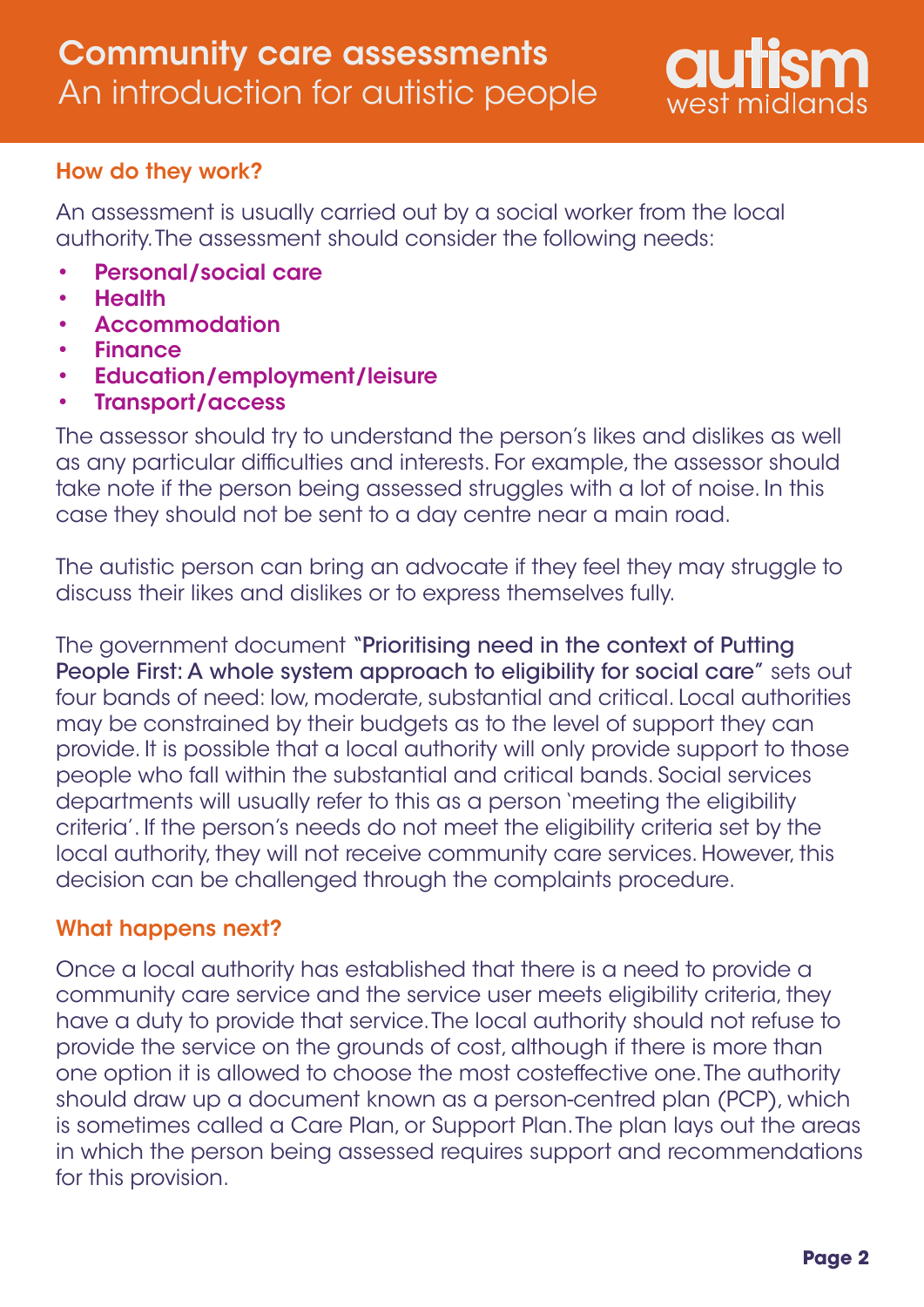# Community care assessments An introduction for autistic people



There are many sorts of help that can be offered to an individual when the assessment is completed. This could include information, advice and services provided by the local authority. Particularly when the person being assessed is an adult with mental health needs, community support may be provided through the health services. Community care does not include services such as educational provision (whether it is for children or adults), welfare benefits, healthcare or employment services. It is not the responsibility of social services departments to fund or provide these services themselves.

Local authorities can sometimes charge people for the services that they provide. This will always be means tested. However, the means testing must only be based on income; the income of carers and the value of any owned property should not be considered in this means testing process. Each person should also only be assessed for financial status once a decision has been made about the person's eligibility for care. This should have no bearing on the assessment. The authority should also be prepared to answer any questions about financial assessment, and to pass on written information about their criteria for assessing financial resources.

All authorities will have slightly different processes and criteria to meet but the above is true regardless of the authority.

# What if I don't agree with the decision?

It is possible to make complaints and appeals if it is felt that the case has not been handled properly or the wrong decision has been reached. If this course of action is taken it is best to keep copies of all correspondence to make the progress of the complaint easier to track.

If there are problems with the process there are organisations that can provide help and support:

Citizens Advice Bureau can advise you on your rights and help you write letters to your local authority. If you need legal advice they can often give details of solicitors in your area who specialise in the type of advice you need.

#### [www.citizensadvice.org.uk](https://www.citizensadvice.org.uk)